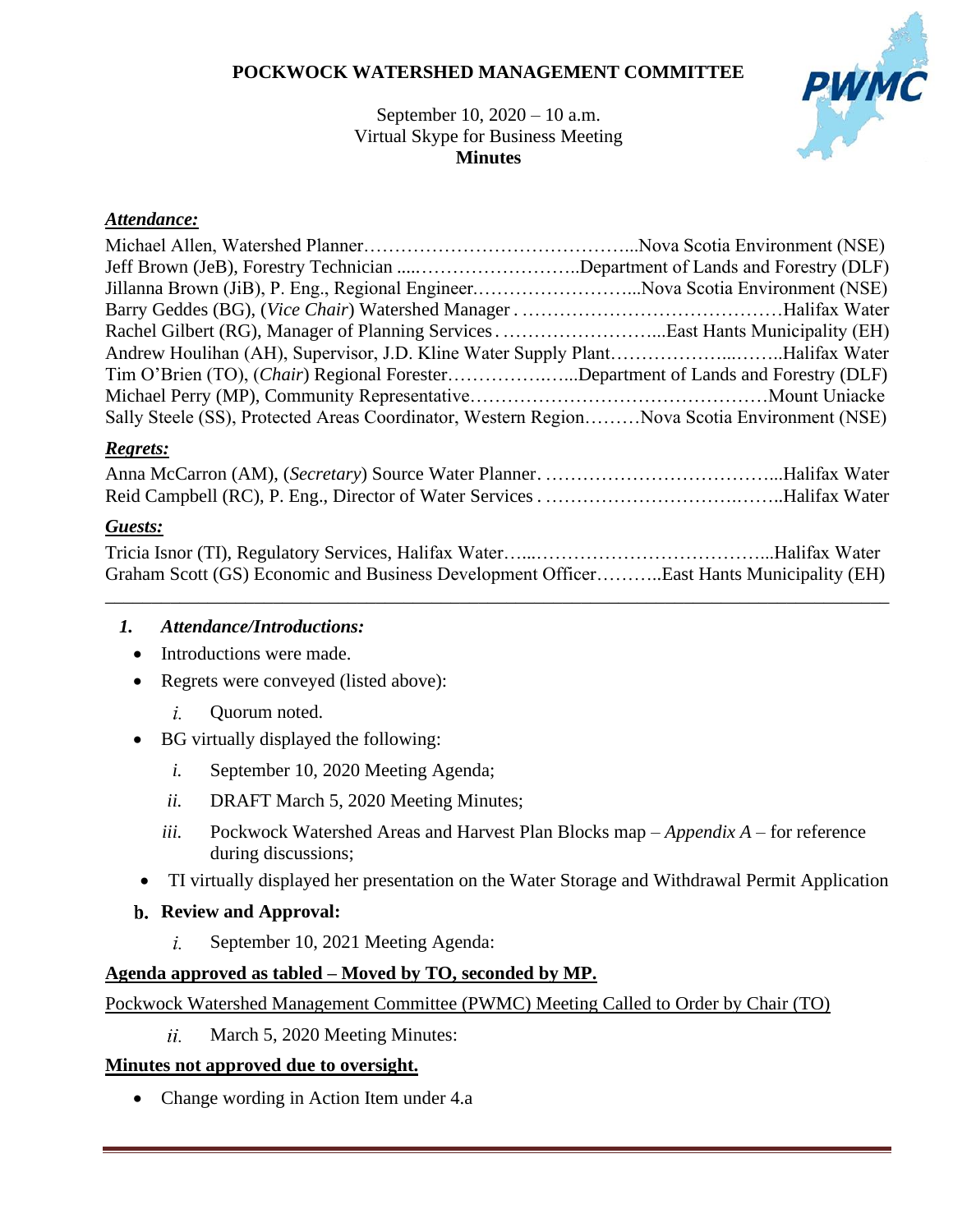<span id="page-1-0"></span>

| <b>Old Business:</b><br>2.                                                                                                                                                                                                                           | <b>Action</b>  |
|------------------------------------------------------------------------------------------------------------------------------------------------------------------------------------------------------------------------------------------------------|----------------|
| a. Special Constable Status (SCS)/Memorandum of Understanding (MOU)                                                                                                                                                                                  |                |
| MOU is signed and at Halifax Water's head office, BG just needs to be<br>$\bullet$<br>sworn in;                                                                                                                                                      |                |
| the last step is to conduct swearing-in with Halifax Water's legal council.<br>$\bullet$                                                                                                                                                             |                |
| Action: BG will show signed SCS MOU for Halifax Water at the next meeting.                                                                                                                                                                           | <b>Pending</b> |
| b. Pockwock Wilderness Area Signage Update (BG):                                                                                                                                                                                                     |                |
| more wilderness area signage is needed (from March 5, 2020 Minutes)<br>not discussed at this meeting.<br>$\circ$                                                                                                                                     |                |
| BG to send TO (DLF) a protocol for contractors and others to access the watershed<br>area through locked gates (see Item $4.0.i$ ) below.                                                                                                            | Complete       |
| c. Mount Uniacke Signage:                                                                                                                                                                                                                            |                |
| i.<br><b>Bell Park:</b>                                                                                                                                                                                                                              |                |
| Interpretive signage throughout Bell Park<br>a)                                                                                                                                                                                                      |                |
| Action: After watershed signage has been installed, approach Bell Park<br>Association (Jim Foster) about interpretive signage in the Park.                                                                                                           | <b>Pending</b> |
| <b>Prior to the meeting, AM provided the following information to reference in her</b><br>absence to TO and BG regarding the Pockwock Protected Water Area (PWA) (Item<br>c.ii below) and Regulatory (Item c. iii below) sign installation progress: |                |
| ii.<br>Pockwock Watershed Protected Water Area (PWA) Signs:                                                                                                                                                                                          |                |
| Eastern Fence was awarded the contract to install three (3) PWA signs (see<br>٠<br><i>Appendix B</i> ) near/on Highway 101;                                                                                                                          |                |
| AM visited the sign location sites with the contractor August 17;<br>$\bullet$                                                                                                                                                                       |                |
| BG brushed the site where the broken sign lies (one of the three), to allow<br>$\bullet$<br>easier access to erect the sign at that location;                                                                                                        |                |
| o the other two sign locations (one at the East Hants Business Park and<br>one off Exit 3) are more easily accessible and did not require brushing;                                                                                                  |                |
| before signs can be installed, a Traffic Control Plan (TCP) must be<br>$\bullet$<br>submitted to NSTIR for approval;                                                                                                                                 |                |
| TCP and locates by contractor are pending before signs may be erected; and<br>$\bullet$                                                                                                                                                              |                |
| AM last spoke to contractor on the sign installation status September 3.<br>٠                                                                                                                                                                        |                |
| <b>Regulatory Signage</b><br>iii.                                                                                                                                                                                                                    |                |
| There are two regulatory signs (see <i>Appendix C</i> ) to be installed by Halifax<br>Water:                                                                                                                                                         |                |
| one replaces an existing sign just inside the gate at Exit 3; and<br>$\circ$                                                                                                                                                                         |                |
| another is a new sign on the trail to St. Margaret's Bay.<br>$\circ$                                                                                                                                                                                 |                |
| Action: Continue working on signage for Pockwock watershed area.                                                                                                                                                                                     | In progress    |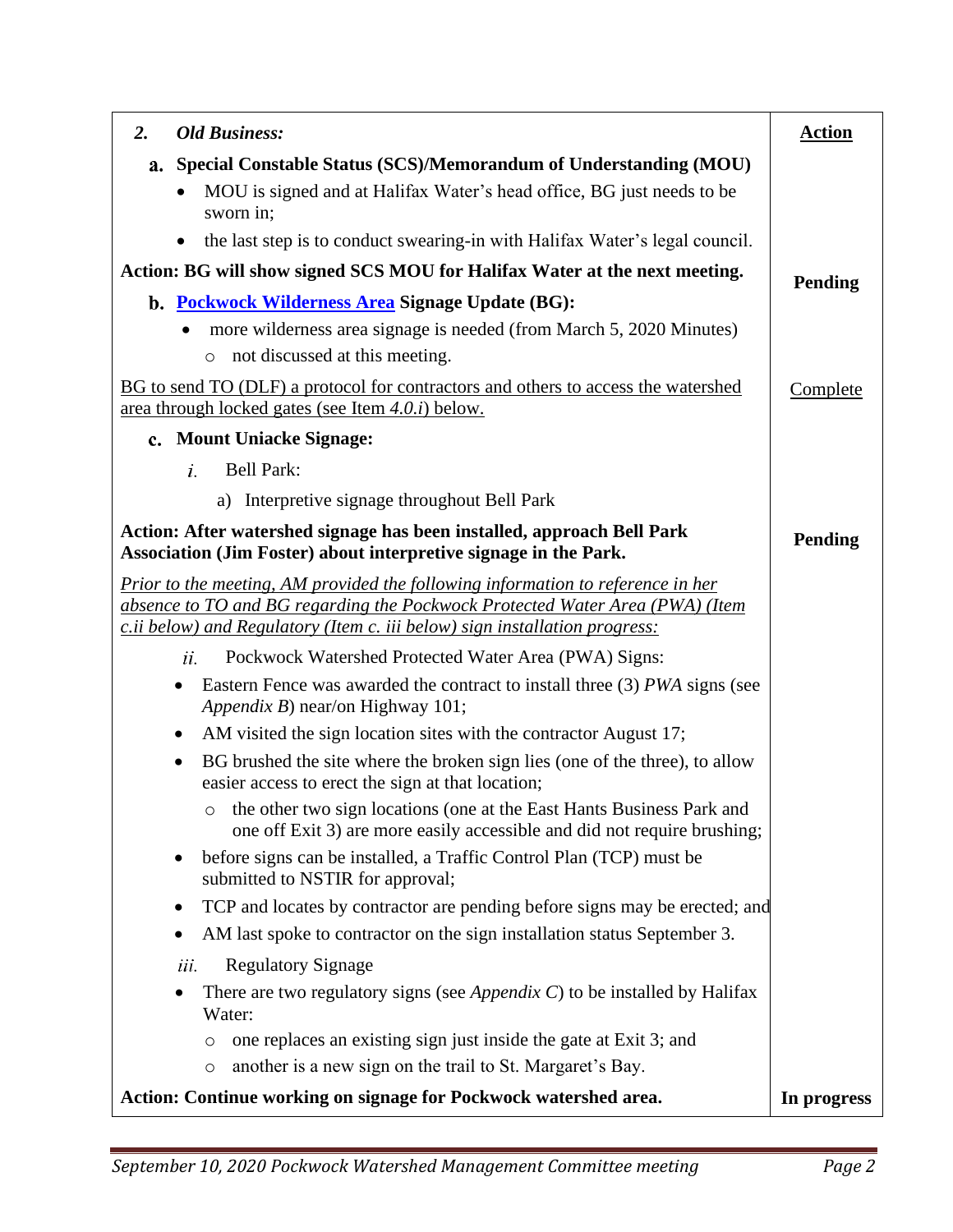| d. Resource management updates:                                                                                                                                                                                                                                                                                                                                                                                                                                    | <b>Action</b> |
|--------------------------------------------------------------------------------------------------------------------------------------------------------------------------------------------------------------------------------------------------------------------------------------------------------------------------------------------------------------------------------------------------------------------------------------------------------------------|---------------|
| Forest:<br>i.                                                                                                                                                                                                                                                                                                                                                                                                                                                      |               |
| <u>TO requested that JeB update the Committee on this agenda item:</u>                                                                                                                                                                                                                                                                                                                                                                                             |               |
| Westfor did a lot of silviculture earlier in the year;                                                                                                                                                                                                                                                                                                                                                                                                             |               |
| Now they are doing a commercial thin on a good-sized block at the back<br>end (midwestern corner) of the watershed, everything looks very good.                                                                                                                                                                                                                                                                                                                    |               |
| BG displayed the location of the commercial thin block (HN068462, A (Comm)) (see<br>$Appendix A)$ :                                                                                                                                                                                                                                                                                                                                                                |               |
| of the 92 hectare commercial thin block, 80 hectares falls within the PWA<br>and is part of the <i>for</i> Water research program (see Item 2.e. below);                                                                                                                                                                                                                                                                                                           |               |
| TO asked JeB to provide background into JeB's role as a DLF Forest Technician:                                                                                                                                                                                                                                                                                                                                                                                     |               |
| Westfor submits a block for review, BG reviews it, and then DLF does an<br>$\bullet$<br>Integrated Resource Management (IRM) review on the blocks;                                                                                                                                                                                                                                                                                                                 |               |
| once approved, the forest company moves in and does the harvest<br>descriptions;                                                                                                                                                                                                                                                                                                                                                                                   |               |
| Westfor then has a harvest meeting that JeB usually attends;                                                                                                                                                                                                                                                                                                                                                                                                       |               |
| ideally once a week, JeB inspects the operation and fills out inspection<br>forms as the block is being harvested; also gets out to talk to the operators<br>and the truck drivers;                                                                                                                                                                                                                                                                                |               |
| JeB submits a block inspection to DLF management;<br>$\bullet$                                                                                                                                                                                                                                                                                                                                                                                                     |               |
| <b>Q</b> : What is your comfort level with respect to the harvest in the watershed? (TO)<br>A: The contractors are very high level. They have been operating in the watershed<br>for years, so they are experienced; there are no issues with them. That block looks<br>picture-perfect. (JeB)                                                                                                                                                                     |               |
| BG added that the <i>for</i> Water research student and a logging company<br>representative took Mi'kmaq community representatives from the<br>Eskasoni Unima'ki Institute of Natural Resources, out to the harvested<br>areas for an educational opportunity to learn about the harvest practices<br>from a water quality perspective. They were quite impressed with the<br>planning process and the restrictive measures used to keep the water<br>supply safe; |               |
| JeB added that bridges and culverts on some watercourses were fixed up<br>over the summer. To observe this work JeB took two of the technicians<br>out to see it because they had never seen a bridge installation before.<br>They watched the process for a day and a half. The bridge construction<br>contractors did a great job of keeping silt out of the waterway.                                                                                           |               |
| JeB will send BG the pictures of that operation.                                                                                                                                                                                                                                                                                                                                                                                                                   |               |
| Action: JeB to send BG pictures of the bridge building operation in the<br>watershed.                                                                                                                                                                                                                                                                                                                                                                              | <b>JeB</b>    |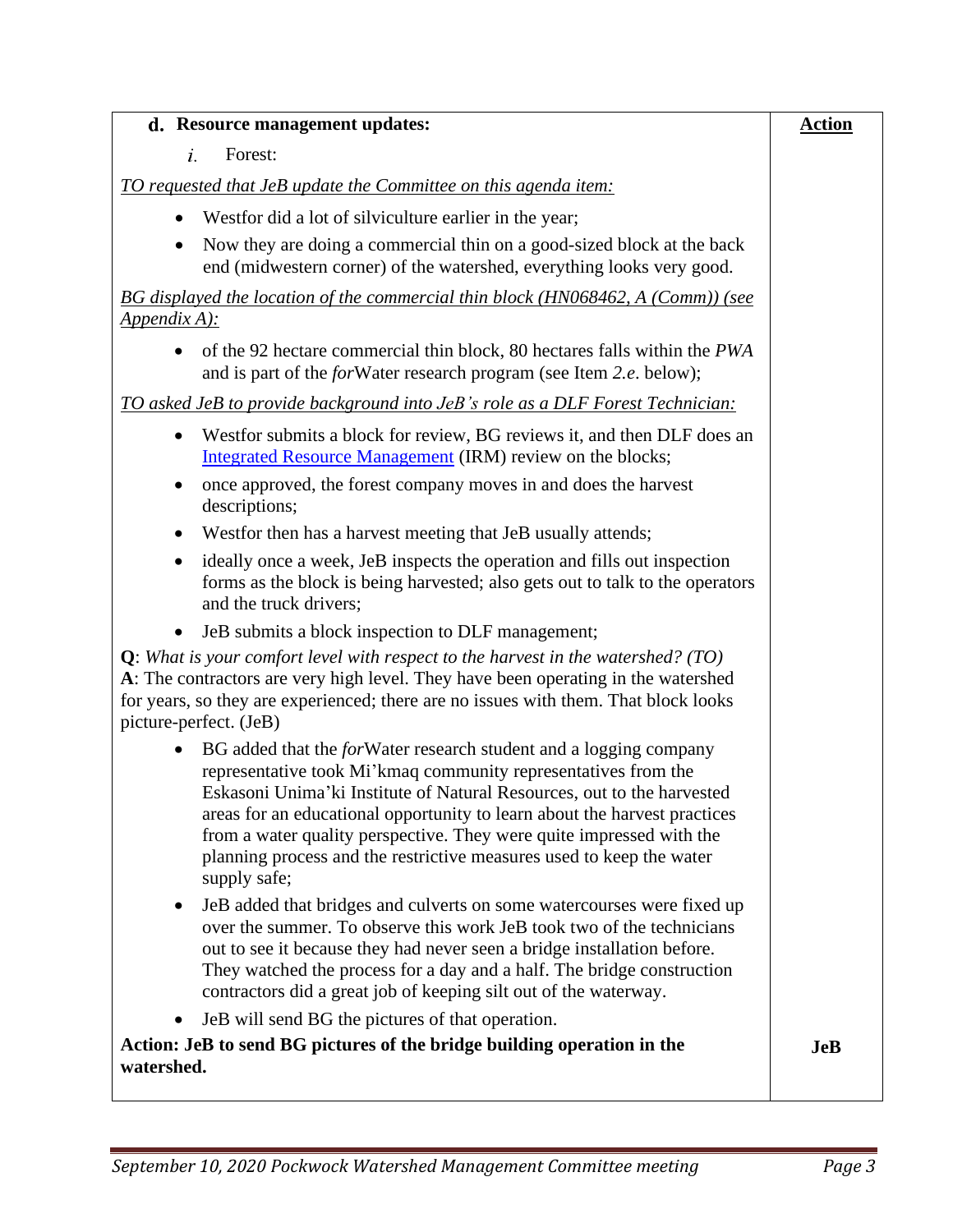| BG displayed a picture of the harvested area where there was 50% removal,                                                                                                                                                                                               | <b>Action</b> |
|-------------------------------------------------------------------------------------------------------------------------------------------------------------------------------------------------------------------------------------------------------------------------|---------------|
| targeting balsam fir and dead and dying spruce.                                                                                                                                                                                                                         |               |
| trails were created through the woods for the forwarder operator to go<br>through to pick out the desired trees as he went through;                                                                                                                                     |               |
| the trails are systematically placed $-$ spaced out 15-20 m; and                                                                                                                                                                                                        |               |
| the logging road looks a little wider than normal; the roots of the trees at<br>the side of the road were compromised, so the trees were cut to avoid<br>having them fall over, as was demonstrated in an area that had not yet<br>been cut, showing the trees leaning. |               |
| Water Quality:<br>ii.                                                                                                                                                                                                                                                   |               |
| a) Geosmin_update (BG):                                                                                                                                                                                                                                                 |               |
| Geosmin levels were not as strong as last year but are still there; and                                                                                                                                                                                                 |               |
| Geosmin hasn't gotten worse since then but we are keeping an eye on it.                                                                                                                                                                                                 |               |
| b) Lake Recovery Research:                                                                                                                                                                                                                                              |               |
| Noticed an algae bloom about 3 weeks ago, called an anabaena <sup>1</sup> , which<br>caused a problem 3 years ago;                                                                                                                                                      |               |
| we suspect the recent cold nights and warm water caused the algae to<br>surface, but then it disappeared again; and                                                                                                                                                     |               |
| our water quality instrumentation provides us with the capability to find<br>the algae in the water supply and to deal with it before it reaches the<br>water supply plant.                                                                                             |               |
| e. forWater Research Network:                                                                                                                                                                                                                                           |               |
| this network studies relationships between water quality and forests;                                                                                                                                                                                                   |               |
| the block that JeB talked about is the one they are currently studying;                                                                                                                                                                                                 |               |
| there was a bit of an issue with Dalhousie not being permitted to collect<br>samples or to be able to visit the lab facilities due to Covid-19;                                                                                                                         |               |
| this was resolved by collecting samples safely and sending them out to<br>third party labs to acquire the results, which is quite a bit more expensive;                                                                                                                 |               |
| things are starting to get back to normal; and                                                                                                                                                                                                                          |               |
| continuing to gather data.                                                                                                                                                                                                                                              |               |
| Tour of watershed area:<br>f.                                                                                                                                                                                                                                           |               |
| An on-the-ground tour would show some of the harvested areas;                                                                                                                                                                                                           |               |
| $Q$ : Is there any interest to do that in the coming weeks? Our contractors will be out<br>of there in the next couple of weeks. $(TO)$                                                                                                                                 |               |
|                                                                                                                                                                                                                                                                         |               |

<span id="page-3-0"></span><sup>1</sup> Wikipedia: (a genus of filamentous cyanobacteria that exist as plankton. They are known for nitrogen-fixing abilities, and they form symbiotic relationships with certain plants, such as the mosquito fern.). <https://en.wikipedia.org/wiki/Anabaena>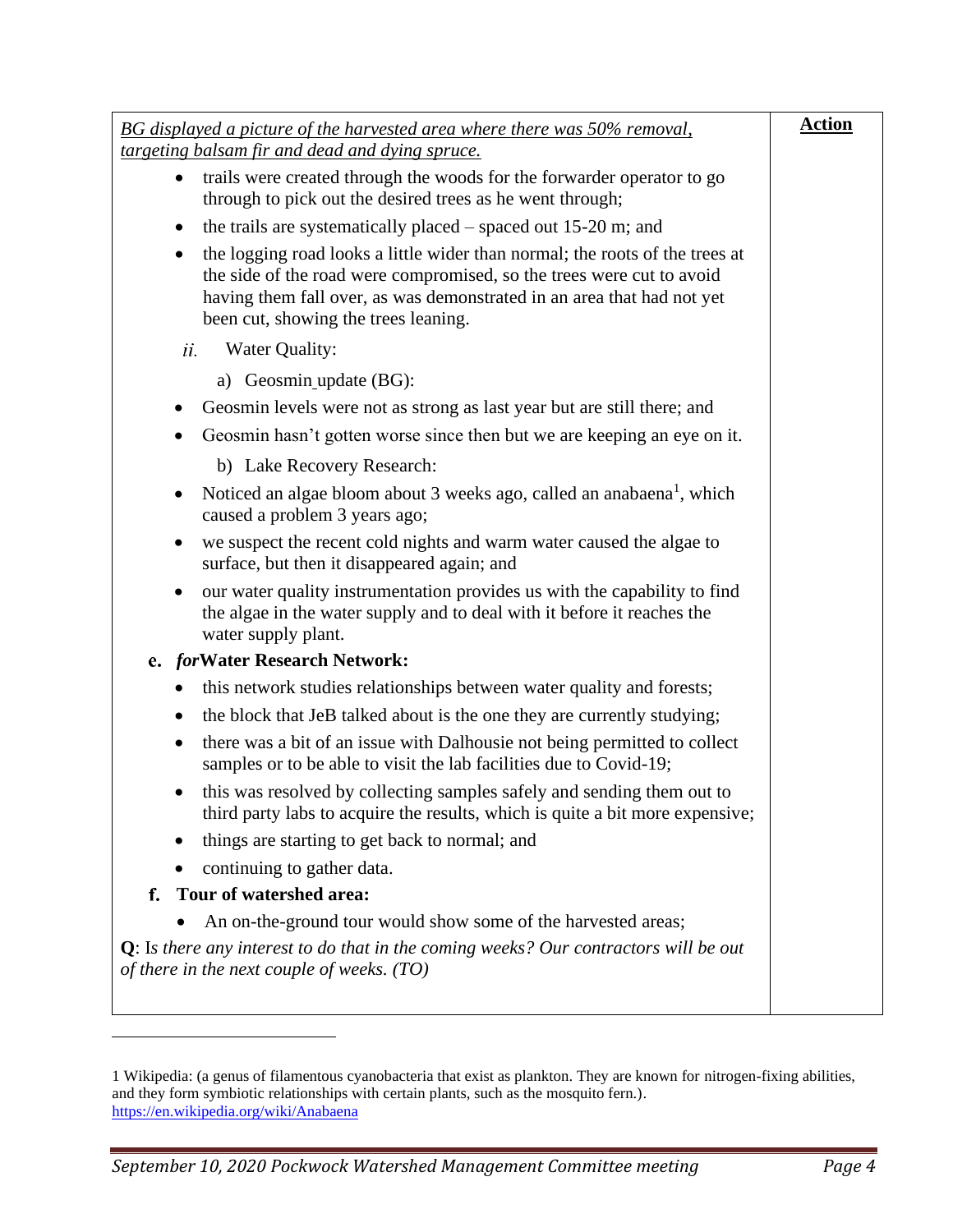| Discussion: It would be good to show the committee how the harvest work is being<br>done, how the bridge was built and how we keep the water protected. Could set it up<br>for a couple of people. MP and RG are interested. TO can get vehicles. Date<br>preferred is September 24. Meet at the Mount Uniacke Irving at 9:30. | <b>Action</b> |
|--------------------------------------------------------------------------------------------------------------------------------------------------------------------------------------------------------------------------------------------------------------------------------------------------------------------------------|---------------|
| Action: Circulate an invitation to the Committee for a tour of the harvest,<br>research and bridge building activity conducted in the Pockwock watershed<br>area. Meet at the Mount Uniacke Irving Centre on September 24, at 9:30 a.m.                                                                                        | <b>BG/AM</b>  |
| g. Water Storage and Withdrawal Permit Application                                                                                                                                                                                                                                                                             |               |
| TI conducted a brief presentation on the progress of the permit application                                                                                                                                                                                                                                                    |               |
| background research:                                                                                                                                                                                                                                                                                                           |               |
| Wetland assessment work has been completed including the following:<br>$\bullet$                                                                                                                                                                                                                                               |               |
| GIS data review of Pockwock Lake;<br>O                                                                                                                                                                                                                                                                                         |               |
| identifying provincially mapped wetlands and other wetlands through<br>$\circ$<br>review of aerial imagery, finding upwards of 80 different wetlands;                                                                                                                                                                          |               |
| with BG's help, there is more boat travel, to complete habitat<br>$\circ$<br>assessments and to establish sizes of the wetlands over two days;                                                                                                                                                                                 |               |
| hydrology work has involved installing three hydrometric stations – one<br>$\bullet$<br>on each of the two branches of the outlet channel from Pockwock to<br>Little Pockwock lakes, and one on main branch of the outlet channel<br>from Pockwock to Little Pockwock lakes;                                                   |               |
| three visits were conducted to install the hydrometric stations, to<br>$\circ$<br>collect flow measurements and to download data; and                                                                                                                                                                                          |               |
| two more visits this fall will occur to conduct data downloads from<br>$\circ$<br>the hydrometric flow stations and to collect flow measurements;                                                                                                                                                                              |               |
| Halifax Water will also provide its vast amount of existing lake data;<br>$\circ$                                                                                                                                                                                                                                              |               |
| from all the hydrology information data they will develop their<br>$\circ$<br>understanding of what is occurring from a water supply standpoint;                                                                                                                                                                               |               |
| Aquatics assessments have been completed as follows:                                                                                                                                                                                                                                                                           |               |
| to collect data about the fish community and for stream, riparian and<br>O<br>lake habitats, including four (4) transects of the lake by boat;                                                                                                                                                                                 |               |
| so far discovered that the fish community includes American eel,<br>$\circ$<br>common shiner, yellow perch, and banded killifish;                                                                                                                                                                                              |               |
| visited nine Pockwock Lake tributaries to collect stream habitat data;<br>$\circ$                                                                                                                                                                                                                                              |               |
| collected photos and observations of riparian habitat;<br>$\circ$                                                                                                                                                                                                                                                              |               |
| did some echo sounding to collect lake habitat data at the transects;<br>$\circ$                                                                                                                                                                                                                                               |               |
| <b>TI</b> projected an echogram picture displaying two-dimensional linear distance vs.<br>$depth$ (approximately 20 m):                                                                                                                                                                                                        |               |
| the stamp area displaying the bottom surface is about 1 ft square;<br>п                                                                                                                                                                                                                                                        |               |
| trying to learn where the shoreline would have been originally;<br>п                                                                                                                                                                                                                                                           |               |
| depth sonar and bottom echo sounding were from 3-26 m;<br>٠                                                                                                                                                                                                                                                                    |               |
| the deepest part of the lake is 46 m;<br>п                                                                                                                                                                                                                                                                                     |               |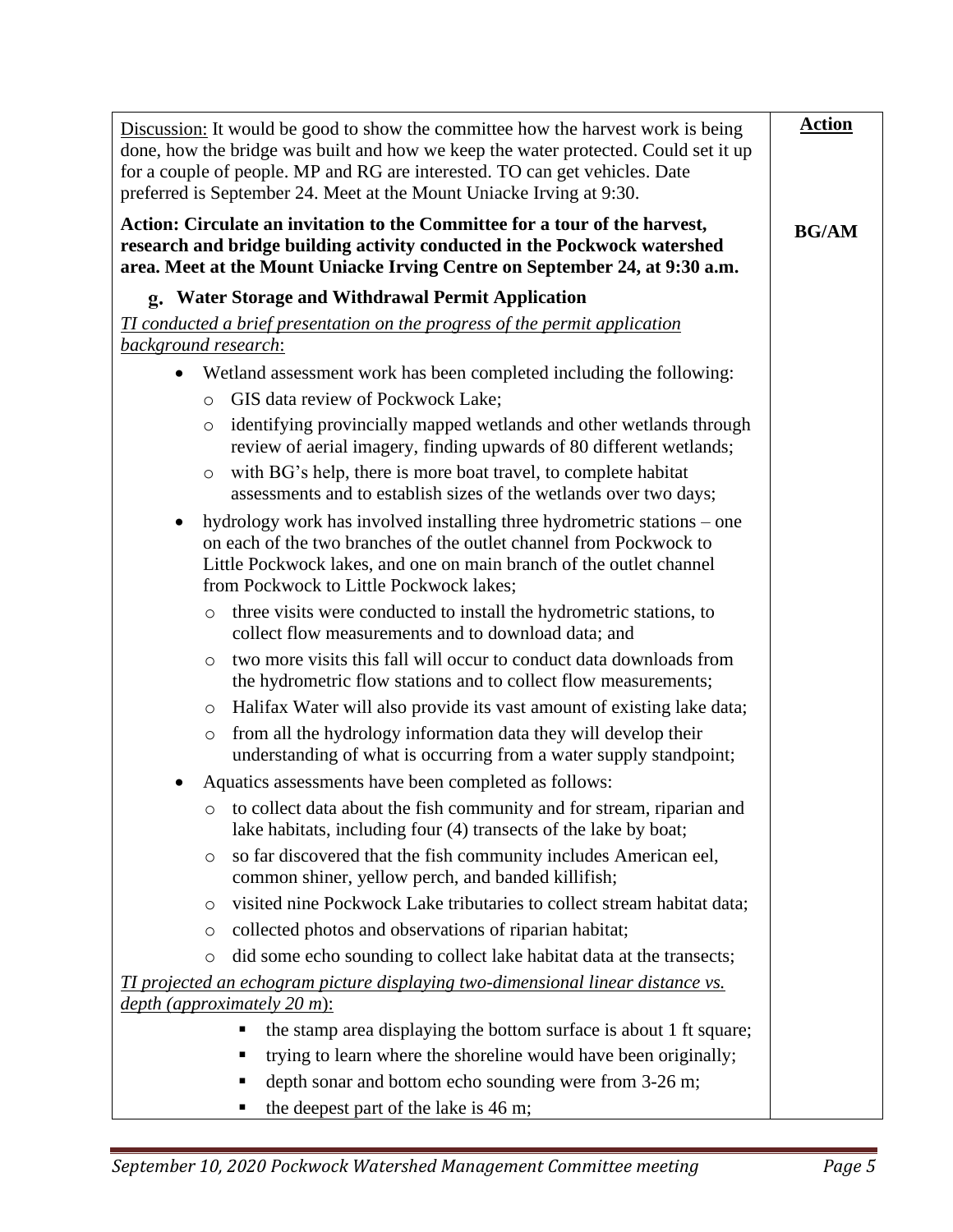| the red arrow shows where there was a sudden spike, identifying<br>٠<br>a harder bottom;                                                                                                                                                                                                                                     | <b>Action</b> |
|------------------------------------------------------------------------------------------------------------------------------------------------------------------------------------------------------------------------------------------------------------------------------------------------------------------------------|---------------|
| o finished aquatics field work;                                                                                                                                                                                                                                                                                              |               |
| next steps involve finishing field work for wetlands and hydrological<br>$\bullet$<br>activity and compiling the reports for the three individual reports<br>(wetlands, hydrology and aquatics) and merging them to submit to NSE<br>and DFO in June 2021;                                                                   |               |
| will also update PWMC at next meeting, particularly on hydrology;<br>$\bullet$                                                                                                                                                                                                                                               |               |
| BG added that no trout was caught because water isn't high enough yet;<br>$\bullet$                                                                                                                                                                                                                                          |               |
| they want to return in October to verify where they are spawning;<br>$\circ$                                                                                                                                                                                                                                                 |               |
| a license to conduct scientific research in the wilderness area was<br>٠<br>obtained from NSE in case they ventured into the wilderness area; and                                                                                                                                                                            |               |
| everything seems to be in check.<br>$\bullet$                                                                                                                                                                                                                                                                                |               |
| <b>Q</b> : Can we (Protected Areas Branch) have the results? When a license is issued we<br>like to have the results of the research. (SS)<br>A: Yes. As soon as it is available. (TI)                                                                                                                                       |               |
| Action: Provide Protected Areas Branch of NSE a copy of report.                                                                                                                                                                                                                                                              | TI            |
| h. ATVANS (All-Terrain Vehicle Association of NS) permit in watershed?                                                                                                                                                                                                                                                       |               |
| This was a query that has been resolved.                                                                                                                                                                                                                                                                                     |               |
| Action: Remove this item from the Agenda.                                                                                                                                                                                                                                                                                    | AM            |
| 3.<br><b>New Business:</b>                                                                                                                                                                                                                                                                                                   |               |
| a. Sackville River Nature Reserve                                                                                                                                                                                                                                                                                            |               |
| Discussed the proposed SRNR with Dawn MacNeill (Protected Areas<br>$\bullet$<br>Coordinator for that area). Halifax Water is concerned that if the new<br>proposed Sackville River Protected Area were designated a Nature<br>Reserve that it could hamper Halifax Water's ability to manage the<br>Pockwock Watershed Area; |               |
| Halifax Water has been assured by the Protected Areas Branch at NSE<br>that if the SR Protected Area is designated, it will be as a Wilderness<br>Area instead of a Nature Reserve and be given the same license as the<br>Pockwock Wilderness Area;                                                                         |               |
| The proposed Sackville River Protected Area (SRPA) is on the south east<br>$\bullet$<br>corner of the watershed area, shown in Appendix A;                                                                                                                                                                                   |               |
| $Q$ : SS, do you have an update on the SRNR? (BG)<br>A: That is under DM's jurisdiction. I have not been part of those conversations.<br>DM's Protected Area jurisdiction is East Hants and mine is West Hants. (SS)                                                                                                         |               |
| Halifax Water will know more regarding the SRPA as the discussions<br>$\bullet$<br>with the PA Branch at NSE continue.                                                                                                                                                                                                       |               |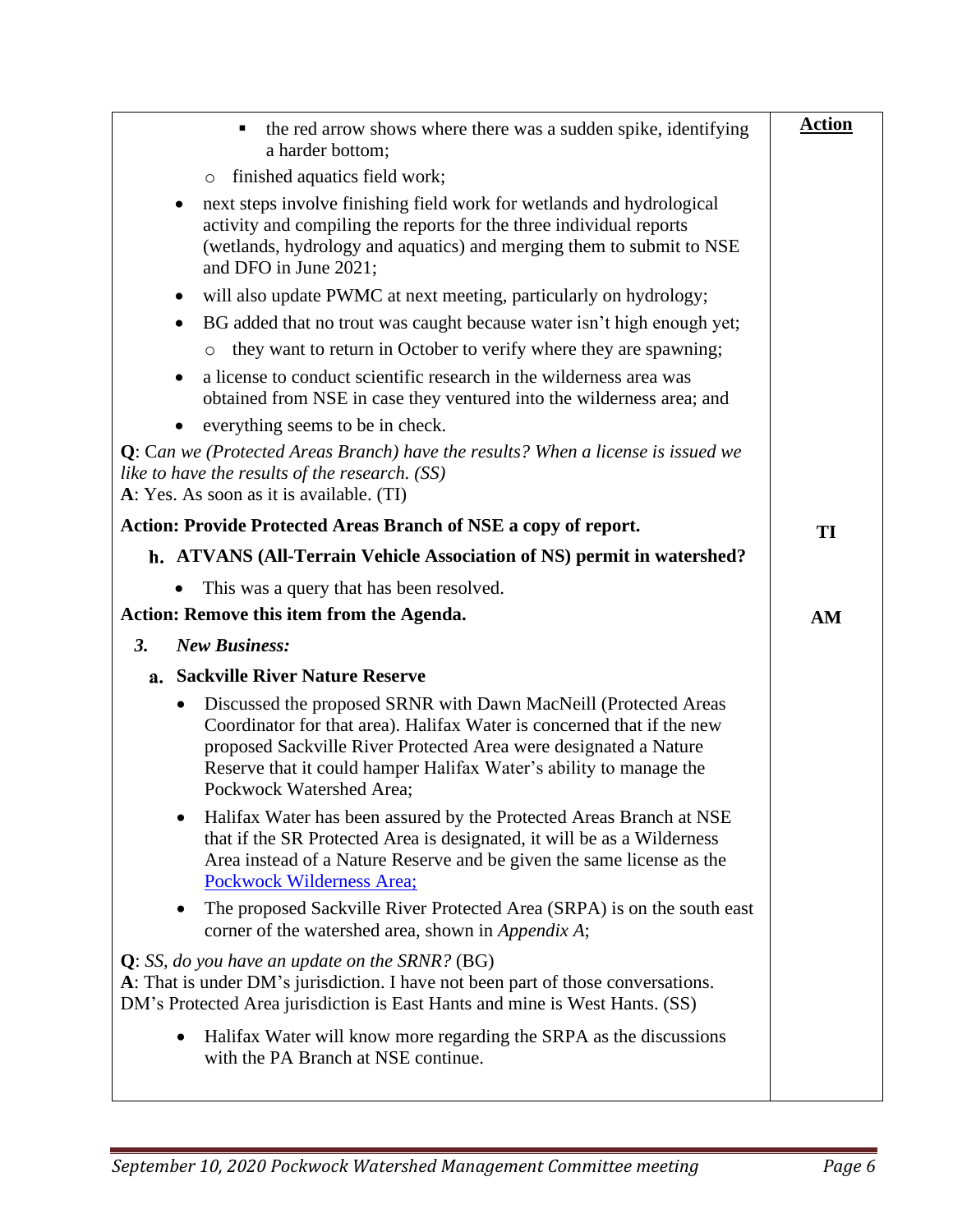<span id="page-6-2"></span><span id="page-6-1"></span><span id="page-6-0"></span>

| Action: Halifax Water will meet with the Protected Areas Branch of NSE to<br>discuss the impacts regarding the portion of the SRPA inside the Pockwock<br>PWA.                                                                                                                                                                                                                                                                                       |          |
|------------------------------------------------------------------------------------------------------------------------------------------------------------------------------------------------------------------------------------------------------------------------------------------------------------------------------------------------------------------------------------------------------------------------------------------------------|----------|
| b. Pockwock Wind Turbine Leak                                                                                                                                                                                                                                                                                                                                                                                                                        |          |
| One of the Pockwock wind turbines leaked oil in mid-February 2020, as<br>٠<br>described in the March 5, 2020 Minutes;                                                                                                                                                                                                                                                                                                                                |          |
| as a result of that leak, more protocols have been put into place;<br>a clean-up company is on standby in the event of an emergency;<br>O<br>need someone able to get 120 metres in the air very quickly, which<br>$\circ$<br>we now have;<br>previously, turbines were checked every 2 years, now it's every six<br>months;                                                                                                                         |          |
| the turbine that leaked was operating at the alert level which meant it had<br>not yet reached the trigger point that would have set the alarm off;<br>the trigger point is 25 L, which the leak level did not quite reach;<br>$\circ$<br>all the other turbines were checked for the same problems;<br>the leak was caused by a piece of the turbine that hadn't been tightened<br>$\bullet$<br>up properly, which came off and fell into the pump. |          |
| Provide a debrief about the oil leak at next meeting.                                                                                                                                                                                                                                                                                                                                                                                                | Complete |
| Landowner $Q \& A$ :<br>4.                                                                                                                                                                                                                                                                                                                                                                                                                           |          |
| a. Mount Uniacke Community (MP):                                                                                                                                                                                                                                                                                                                                                                                                                     |          |
| A couple of representatives from citizen's groups asked why Halifax<br>Water signs were in East Hants;                                                                                                                                                                                                                                                                                                                                               |          |
| they did not understand the relationship between HRM and Halifax<br>$\circ$<br>Water (separate entities);                                                                                                                                                                                                                                                                                                                                            |          |
| MP explained to them that Halifax Water is a resident of East Hants<br>$\circ$<br>and is not trying to dictate anything in the community;<br>education is all that is required to alleviate concerns about the<br>relationship Halifax Water has with East Hants.                                                                                                                                                                                    |          |
| If there is concern about the new watershed signage, MP will let us know.                                                                                                                                                                                                                                                                                                                                                                            | Complete |
| b. Crown Land (TO/DM)                                                                                                                                                                                                                                                                                                                                                                                                                                |          |
| i.<br>Lock box on the gate:                                                                                                                                                                                                                                                                                                                                                                                                                          |          |
| Westfor told the former contractor they could put in a lock box to<br>alleviate their concerns about getting out if they were locked in;                                                                                                                                                                                                                                                                                                             |          |
| since then the contractor left, so there was no need to put in a lock box<br>٠<br>since the new contractor has keys to the gate already, so it was left as is;                                                                                                                                                                                                                                                                                       |          |
| BG confirmed this scenario with JeB and TO;                                                                                                                                                                                                                                                                                                                                                                                                          |          |
| East Uniacke Fire Department has keys and has been directed to cut the<br>gate if they can't get in;                                                                                                                                                                                                                                                                                                                                                 |          |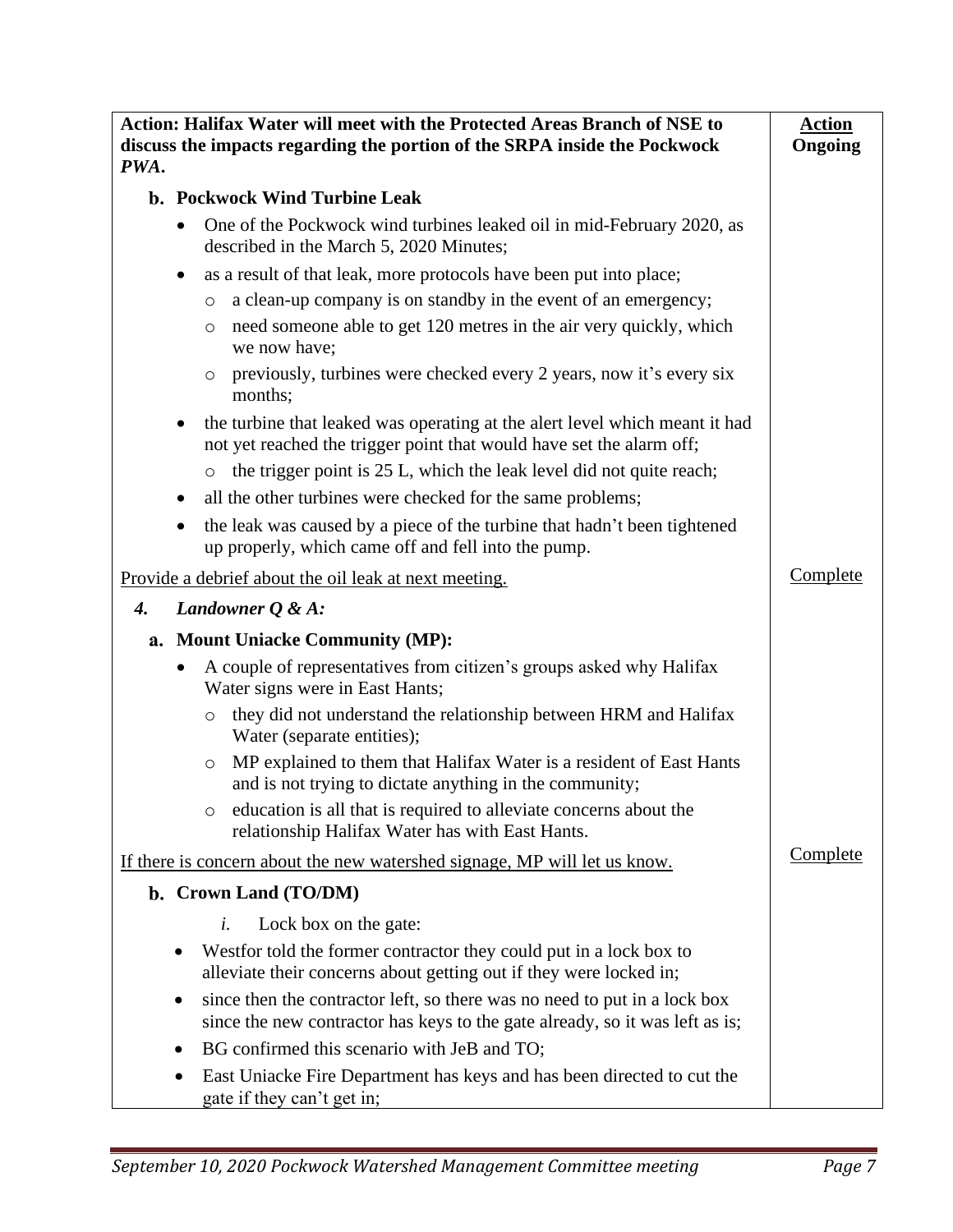|                                           |           | BG confirmed (through surveillance camera at the gate) that the lock was<br>cut by the RCMP as part of a search and rescue event.                                                                                          | <b>Action</b> |
|-------------------------------------------|-----------|----------------------------------------------------------------------------------------------------------------------------------------------------------------------------------------------------------------------------|---------------|
|                                           |           |                                                                                                                                                                                                                            | AM            |
| Action: Remove this item from the Agenda. |           |                                                                                                                                                                                                                            |               |
|                                           |           | c. East Hants Municipality (RG)                                                                                                                                                                                            |               |
|                                           |           | This item was merged with the Municipal Planning Update item below.                                                                                                                                                        |               |
| 5.                                        |           | <b>Municipal Planning Update</b>                                                                                                                                                                                           |               |
|                                           |           | a. Development within natural watershed/Business Park Expansion:                                                                                                                                                           |               |
|                                           | $\bullet$ | RG introduced GS, who is attending this meeting to provide insights,<br>issues and challenges EHM is having with the watershed regulations:                                                                                |               |
|                                           |           | We own and operate the Uniacke Business Park, part of which is in<br>$\circ$<br>the PWA.                                                                                                                                   |               |
|                                           |           | About 2 years ago, EHM began receiving concerns from landowners<br>$\circ$<br>wanting to put up buildings and lease spaces but were challenged by<br>the PWA regulations and the building types they could build or lease; |               |
|                                           |           | there is a lot of interest in automotive and warehousing businesses;<br>O                                                                                                                                                  |               |
|                                           |           | any kind of warehousing use that involves some type of storage of<br>O<br>hydrocarbons, for example, were getting rejected from development<br>officers saying there is no allowance for hydrocarbon use businesses;       |               |
|                                           |           | this concerns EHM as they continue to develop the business park,<br>O<br>which includes an additional 40 acres of road work and construction;                                                                              |               |
|                                           |           | Phase one, which is outside the watershed area, is complete;<br>O                                                                                                                                                          |               |
|                                           |           | Phase two is within the Pockwock Overlay Zone;<br>O                                                                                                                                                                        |               |
|                                           |           | we want solutions such as best practices to balance the needs and<br>$\circ$<br>requirements of the watershed and the needs of the business park<br>development;                                                           |               |
|                                           |           | we need to discuss the overlay zone, which currently doesn't leave<br>O<br>room for development;                                                                                                                           |               |
|                                           |           | RG added: other planners were contacted to find out if there are<br>O<br>regulations (bylaws) in other municipal watersheds;                                                                                               |               |
|                                           |           | working with EHM's economic and business development<br>team to make sure that the regulations don't pose a risk to the<br>watershed but still meet the bylaws;                                                            |               |
|                                           |           | <b>Q</b> : Are there best practice suggestions, especially within other watersheds? ( $RG$ )<br>A: Send an email to MA with the ask and he will respond. (MA)                                                              |               |
|                                           | $\bullet$ | these are our own regulations (bylaws);                                                                                                                                                                                    |               |
|                                           |           | we need discussions with Halifax Water about any concerns around the<br>type of regulations that we are looking at developing;                                                                                             |               |
|                                           |           | should we also have a discussion with the PWMC?                                                                                                                                                                            |               |
|                                           |           | BG suggested looking at the Bennery Lake watershed area HRM bylaws;<br>Halifax Water has asked those potential developers to send us their<br>proposals for our review, review one by one;                                 |               |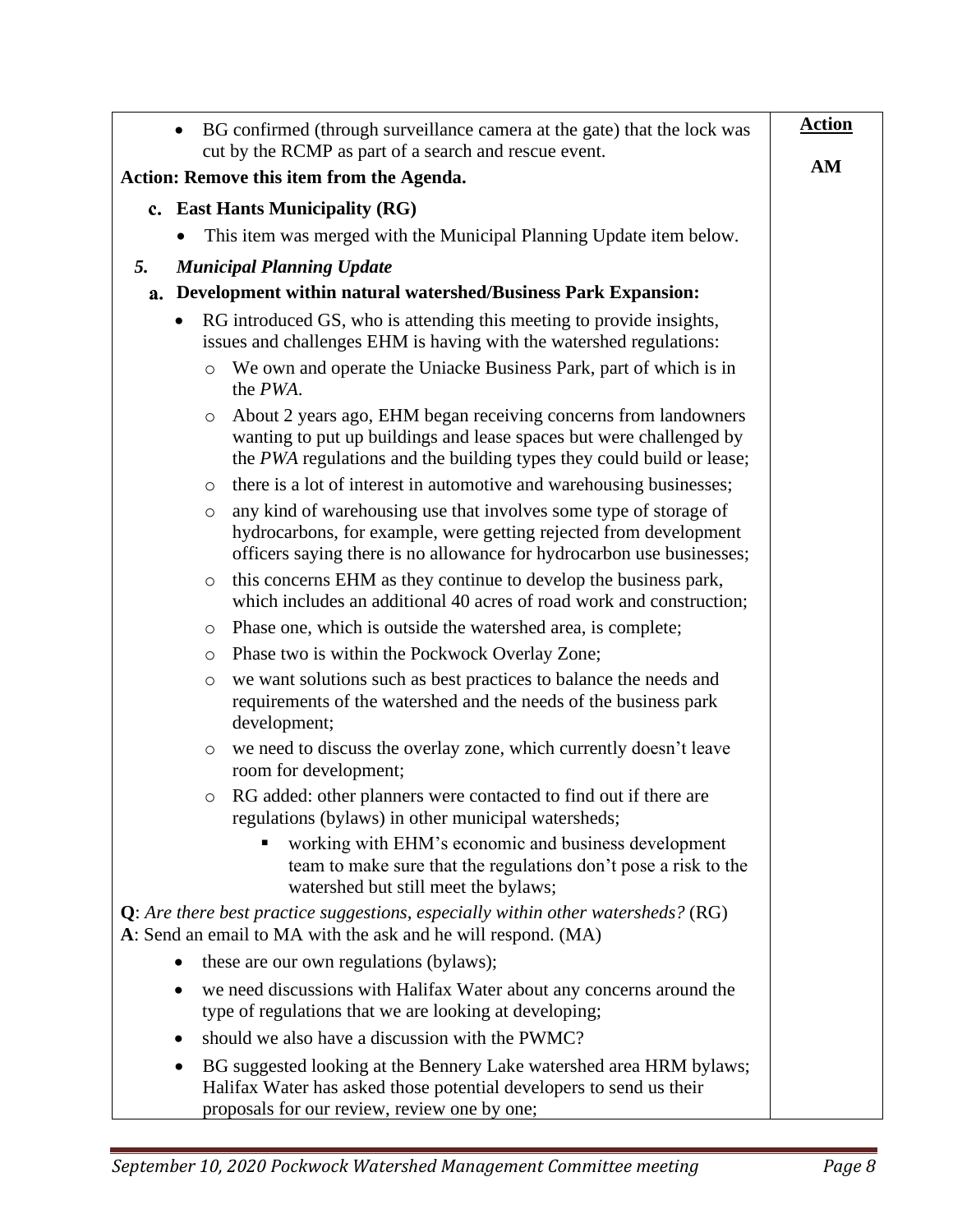| the EHM business park is very similar – maybe there could be an<br>$\circ$<br>engineered catchment area for hydrocarbons, for example;                                                                                                                                                                                                                                                                                                                                                                                                                                                                                                                                                                                                                                                                                                                                                                                                                                                                                                                                                                                                                                                                                                                                                                                                                                       | <b>Action</b>   |
|------------------------------------------------------------------------------------------------------------------------------------------------------------------------------------------------------------------------------------------------------------------------------------------------------------------------------------------------------------------------------------------------------------------------------------------------------------------------------------------------------------------------------------------------------------------------------------------------------------------------------------------------------------------------------------------------------------------------------------------------------------------------------------------------------------------------------------------------------------------------------------------------------------------------------------------------------------------------------------------------------------------------------------------------------------------------------------------------------------------------------------------------------------------------------------------------------------------------------------------------------------------------------------------------------------------------------------------------------------------------------|-----------------|
| it is a matter of making the bylaws compatible with the PWA regulations;                                                                                                                                                                                                                                                                                                                                                                                                                                                                                                                                                                                                                                                                                                                                                                                                                                                                                                                                                                                                                                                                                                                                                                                                                                                                                                     |                 |
|                                                                                                                                                                                                                                                                                                                                                                                                                                                                                                                                                                                                                                                                                                                                                                                                                                                                                                                                                                                                                                                                                                                                                                                                                                                                                                                                                                              |                 |
| BG asked JIB to contribute her thoughts.                                                                                                                                                                                                                                                                                                                                                                                                                                                                                                                                                                                                                                                                                                                                                                                                                                                                                                                                                                                                                                                                                                                                                                                                                                                                                                                                     |                 |
| JiB added: anything that is in the <b>Activities</b> Designation Regulations<br>would be approved through NSE if it is watercourse-related. And if it is<br>municipal industrial or dangerous goods, that would be approved through<br>our department, depending on where it is located;                                                                                                                                                                                                                                                                                                                                                                                                                                                                                                                                                                                                                                                                                                                                                                                                                                                                                                                                                                                                                                                                                     |                 |
| typically, anything that is within the PWA or the watershed of a<br>$\bullet$<br>municipal source would get a hard view and typically we are going to<br>discourage and probably not approve such activity in those areas;                                                                                                                                                                                                                                                                                                                                                                                                                                                                                                                                                                                                                                                                                                                                                                                                                                                                                                                                                                                                                                                                                                                                                   |                 |
| GS added: we are developing 40 plus acres, about half of which fall in the<br>$\bullet$<br>PWA;                                                                                                                                                                                                                                                                                                                                                                                                                                                                                                                                                                                                                                                                                                                                                                                                                                                                                                                                                                                                                                                                                                                                                                                                                                                                              |                 |
| the types of development currently permitted is pretty limiting; and<br>$\circ$<br>we are here to determine what the restrictions are, if any.<br>$\circ$                                                                                                                                                                                                                                                                                                                                                                                                                                                                                                                                                                                                                                                                                                                                                                                                                                                                                                                                                                                                                                                                                                                                                                                                                    |                 |
| Action: EHM to meet with Halifax Water about (sulphide bearing slate and                                                                                                                                                                                                                                                                                                                                                                                                                                                                                                                                                                                                                                                                                                                                                                                                                                                                                                                                                                                                                                                                                                                                                                                                                                                                                                     | <b>Deferred</b> |
| salting limit) regulations in Business Park.                                                                                                                                                                                                                                                                                                                                                                                                                                                                                                                                                                                                                                                                                                                                                                                                                                                                                                                                                                                                                                                                                                                                                                                                                                                                                                                                 |                 |
| <b>Education and Awareness Update</b><br>6.                                                                                                                                                                                                                                                                                                                                                                                                                                                                                                                                                                                                                                                                                                                                                                                                                                                                                                                                                                                                                                                                                                                                                                                                                                                                                                                                  |                 |
| a. Information Package for Watershed Area Developers                                                                                                                                                                                                                                                                                                                                                                                                                                                                                                                                                                                                                                                                                                                                                                                                                                                                                                                                                                                                                                                                                                                                                                                                                                                                                                                         |                 |
| <b>Q</b> : Is there a councillor newsletter that we are able to submit information to?( $BG$ )<br>A: Before Covid, I planned to hold community events so I could be available for the<br>community members to ask questions that I would be answer. (MP)<br>A: Education packages were sent to lakeshore residents a couple of years ago; the<br>package was not a newsletter, nor was the material about the Pockwock watershed; it<br>was an education piece of best practices development around lakeshores. (RG)<br><b>Q:</b> Could this be something we could partner with you? ( $BG$ )<br>A: We could develop something in relation to watersheds. We have our own<br>watershed in addition to the Pockwock watershed. We could talk further with AM<br>about a general awareness piece about watershed protection. (RG)<br>A: NSE requires water utilities to conduct public awareness. We use our website for<br>such purposes, so we could post something on that in the short term. (BG)<br>A: If there are any upcoming notifications that directly affect any part of EHM,<br>please forward them to the EHM communications officer to publish on their social<br>media, since EHM residents may not follow Halifax Water's social media. (MP)<br>A: That information would also be funneled through the PWM Committee, reaching<br>EHM through RG and MP. (BG) | <b>AM</b> /all  |
| Action: Create and distribute a Newsletter from the PWMC, only as needed.                                                                                                                                                                                                                                                                                                                                                                                                                                                                                                                                                                                                                                                                                                                                                                                                                                                                                                                                                                                                                                                                                                                                                                                                                                                                                                    |                 |
| 7.<br><b>Election of Officers – October 2022</b>                                                                                                                                                                                                                                                                                                                                                                                                                                                                                                                                                                                                                                                                                                                                                                                                                                                                                                                                                                                                                                                                                                                                                                                                                                                                                                                             |                 |
| 8.<br><i>Next Meeting</i> – March 4, 2021                                                                                                                                                                                                                                                                                                                                                                                                                                                                                                                                                                                                                                                                                                                                                                                                                                                                                                                                                                                                                                                                                                                                                                                                                                                                                                                                    |                 |
| 9.<br><b>Meeting adjourned</b> $-11.22$ a.m.                                                                                                                                                                                                                                                                                                                                                                                                                                                                                                                                                                                                                                                                                                                                                                                                                                                                                                                                                                                                                                                                                                                                                                                                                                                                                                                                 |                 |
| Respectfully submitted by AM                                                                                                                                                                                                                                                                                                                                                                                                                                                                                                                                                                                                                                                                                                                                                                                                                                                                                                                                                                                                                                                                                                                                                                                                                                                                                                                                                 |                 |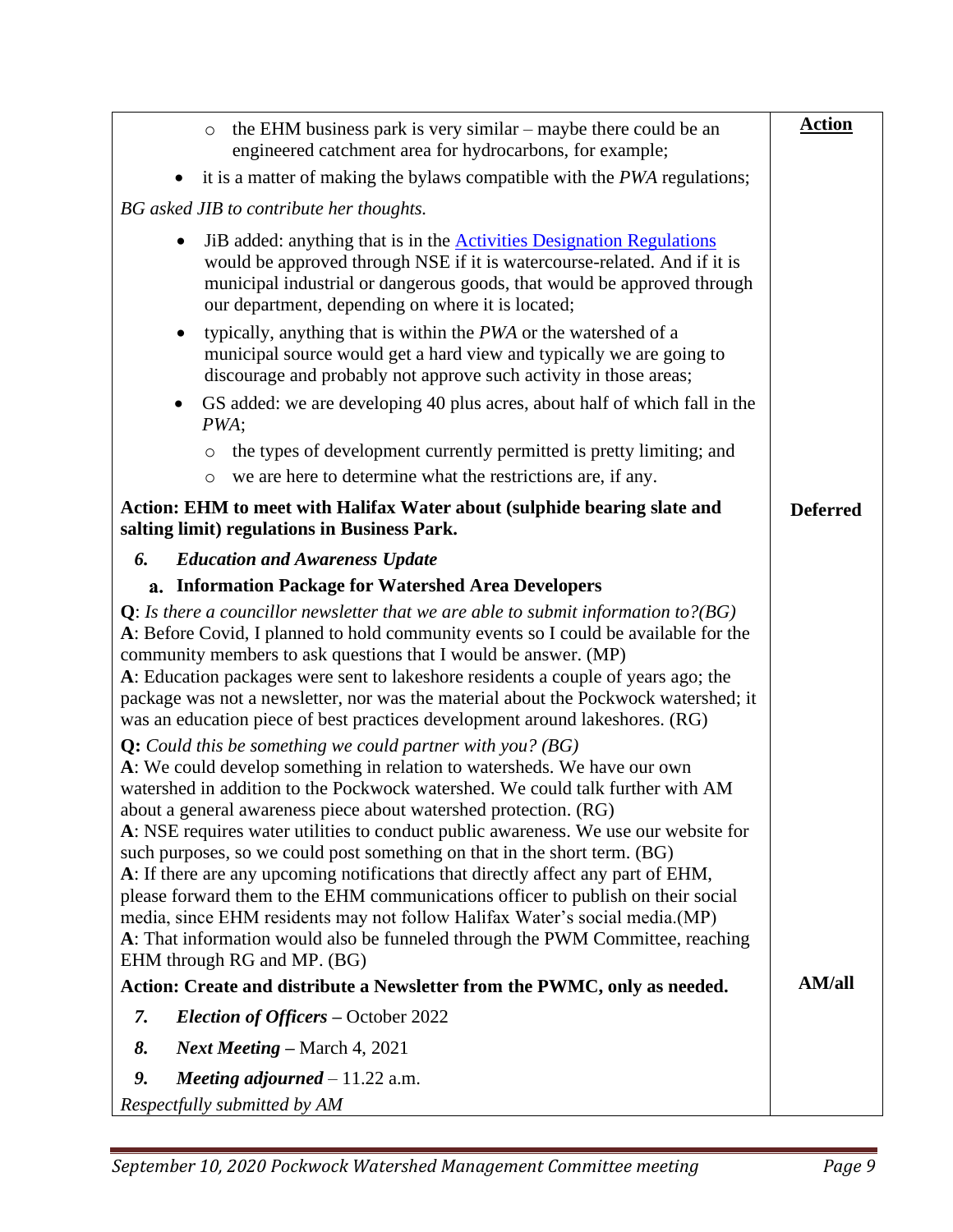<span id="page-9-0"></span>**Appendix A: Map of Landownership and Pockwock Wilderness Area**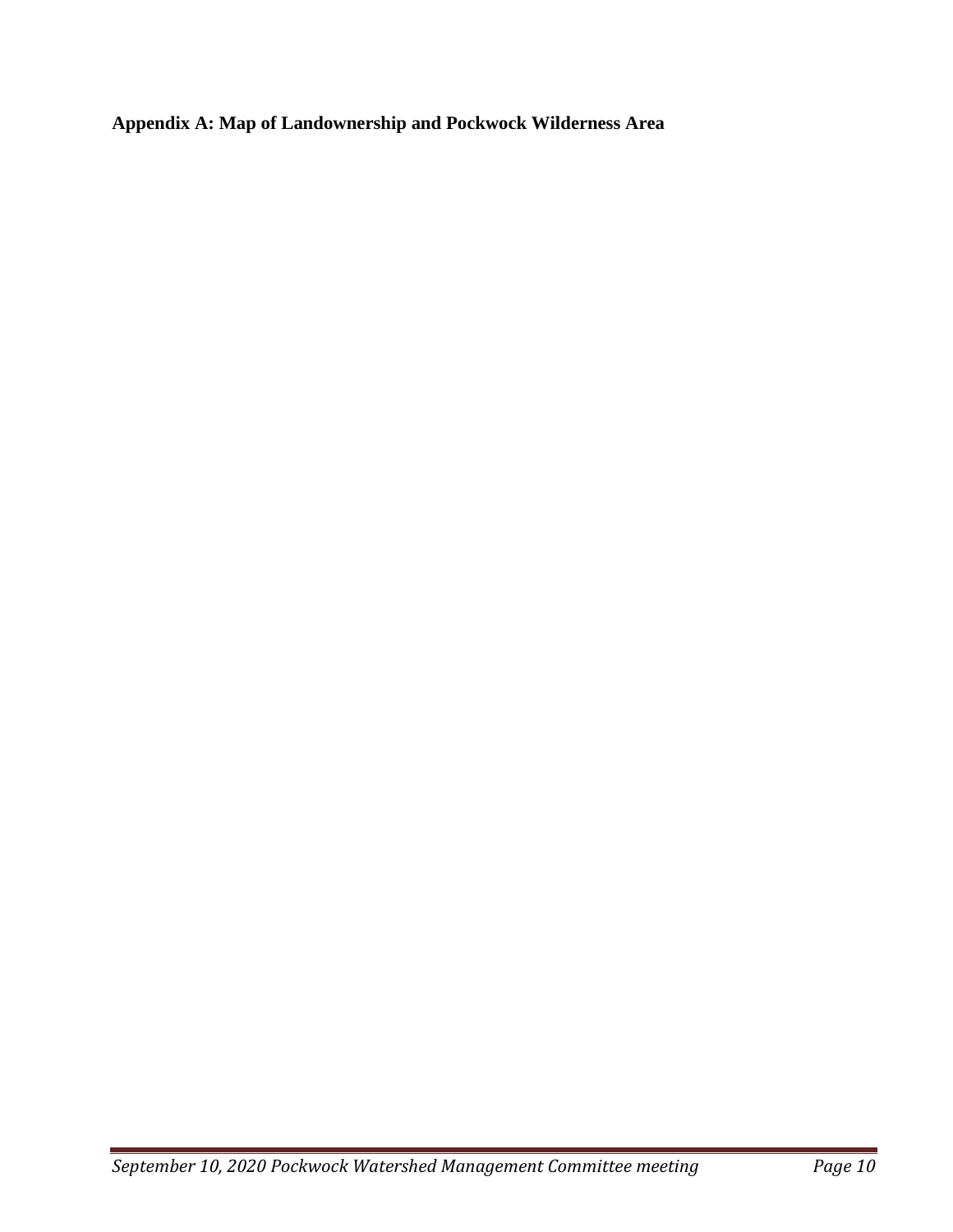**Appendix B: Protected Water Area Sign Replacing Old Wooden Signs on Highway 101 and at Exit 3 Gate to Watershed Area**

# <span id="page-10-0"></span>**Pockwock Lake Watershed Protected Water Area Emergency Spills: Call 911**  $(902)$  420-9287 Halifax<br>Water

*September 10, 2020 Pockwock Watershed Management Committee meeting Page 11*